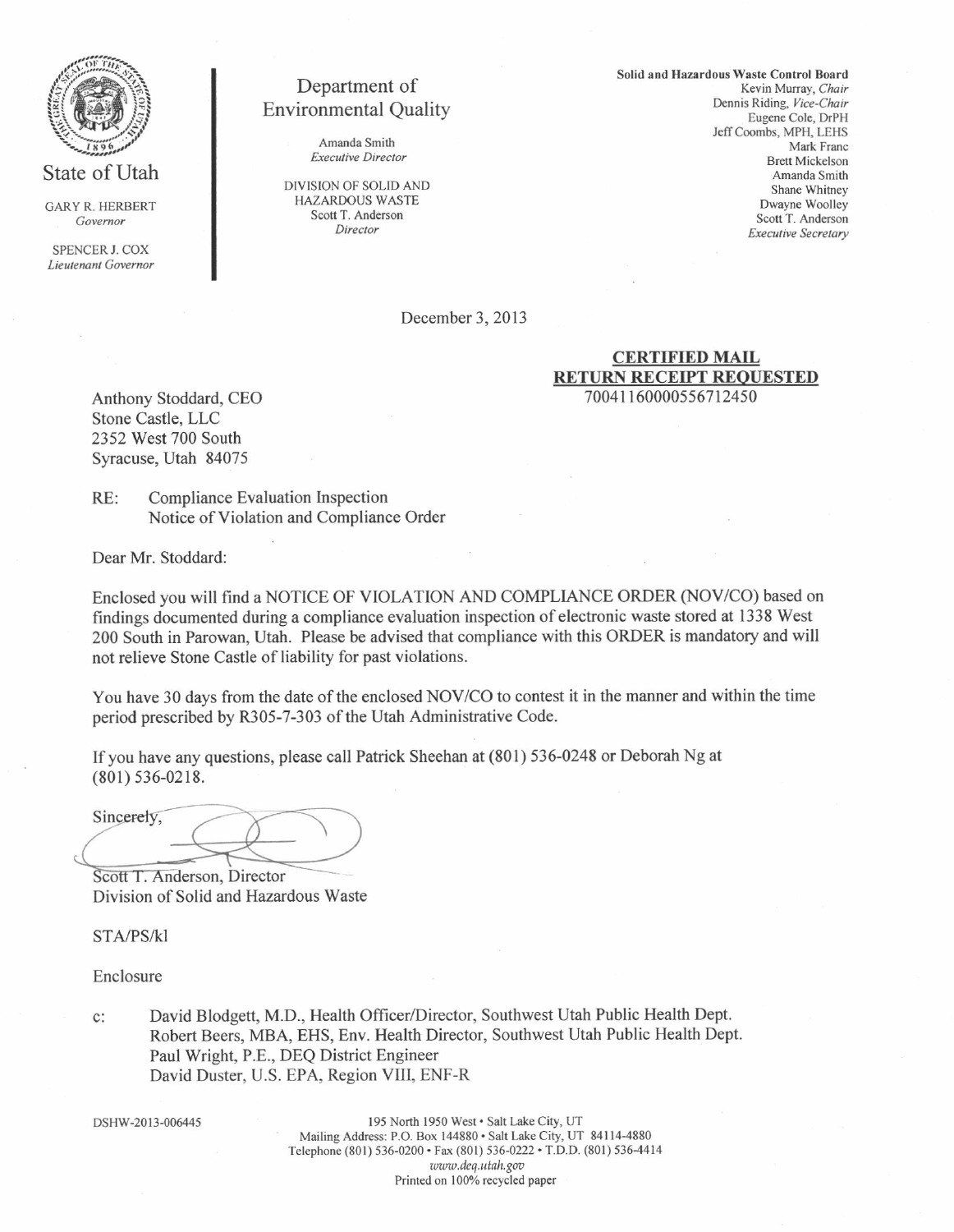---oo000---

 $\ddot{\phantom{a}}$  $\bullet$ 

 $\ddot{\cdot}$  $\ddot{\cdot}$ 

In the Matter of:

### NOTICE OF VIOLATION AND COMPLIANCE ORDER

Stone Castle, LLC

No. 1311023

---oo0oo---

This NOTICE OF VIOLATION AND COMPLIANCE ORDER (NOV/CO) is issued by the Director of the Division of Solid and Hazardous Waste pursuant to the Utah Solid and Hazardous Waste Act (the Act), Utah Code Ann. § 19-6-101, et seq. The Director has authority to issue such NOTICES and ORDERS in accordance with Utah Code Ann. \$ l9-6-112.

# FINDINGS

- 1. Stone Castle, LLC (Stone Castle) is a Utah corporation licensed to do business in the State of Utah.
- 2. Stone Castle is a "person" as defined in  $\S 19-1-103(4)$  of the Act and is subject to all applicable provisions of the Act and R315 of the Utah Administrative Code (the Code).
- 3. On October 28, 2013, a representative of the Division of Solid and Hazaxdous Waste (Division) documented electronic waste stored at 1338 West 200 South in Parowan, Utah. The inspector documented that the electronic waste at this location is owned by Stone Castle Recycling.
- 4. R3 15-312-1 of the Code applies to any facility engaged in recycling and requires a plan of operation that demonstrates compliance with the applicable standards of Section R315- 302-2 and Rule R315-312 of the Code. The plan of operation must be approved by the Director prior to the commencement of any recycling operation.
- 5. During the inspection, the inspector documented various solid wastes and recyclable materials stored in Gaylord boxes. In addition, various solid wastes and recyclable materials were stored directly on the ground and not in containers. Stone Castle does not have an approved plan of operation for the Parowan location for storage or recycling of solid waste on the ground as required.

# DETERMINATION OF VIOLATIONS

Based on the foregoing FINDINGS, Stone Castle has violated provisions of the Code and the Act applicable to its facility. Specifically, Stone Castle has violated R315-312-2(1) of the Code by failing to obtain a Plan of Operation from the Director prior to accepting and storing solid waste and recyclable material outside on the ground at 1338 West 200 South in Parowan, Utah.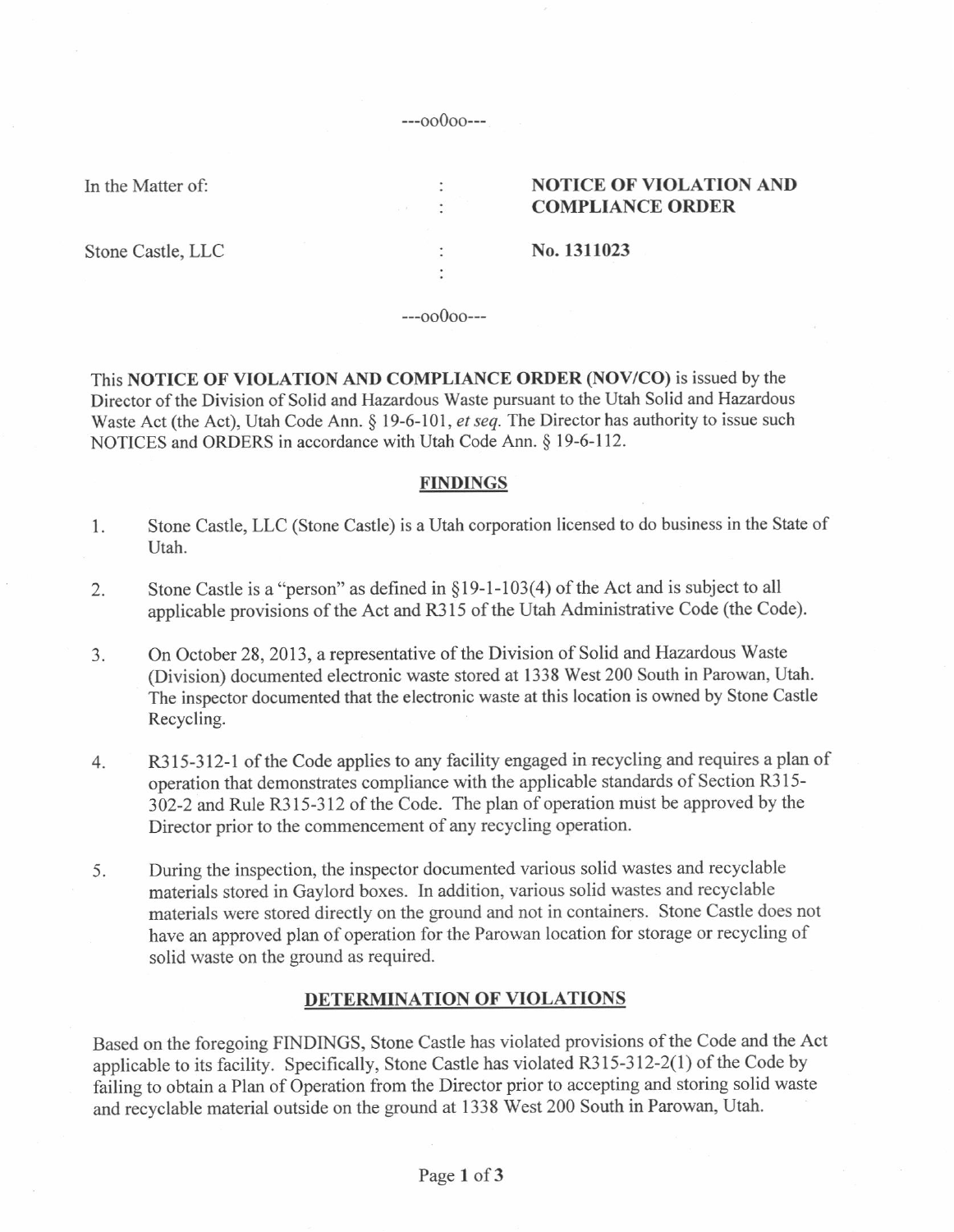# ORDER

Based on the foregoing FINDINGS and VIOLATIONS, Stone Castle is hereby ordered to:

- l. Submit to this office, on or before December 20,2013, written notice of Stone Castle's intent to comply with this ORDER and a written description of how compliance will be achieved. Stone Castle's response to this ORDER will not constitute a contest to this NOV/CO as provided in the section of this NOV/CO entitled, "Opportunity for Hearing."
- 2. Stone Castle is hereby ordered to CEASE and DESIST all recycling and storage operations at the Parowan location and to immediately remove all recyclables and solid wastes stored outside at the Parowan location by January 10, 2014.

#### OPPORTUNITY FOR HEARING

This NoTICE OF VIOLATION AND COMPLIANCE ORDER is effective immediately and shall become final unless contested. Failure to contest this N0TICE OF VIOLATION AND COMPLIANCE ORDER in the manner and within the time period prescribed by R305-7-303 of the Code constitutes a waiver of any right of administrative contest, reconsideration, review, or judicial appeal.

Utah Code Ann. Section 19-6-113(2) provides that violation of any order, plan, rule, or other requirement issued or adopted under Title 19, Chapter 6, Part I may be subject to a civil penalty of up to \$13,000 per day for each day of violation.

Dated this  $\frac{3 \text{ RD}}{2}$  day of December, 2013.

Scott T. Anderson, Director Division of Solid and Hazardous Waste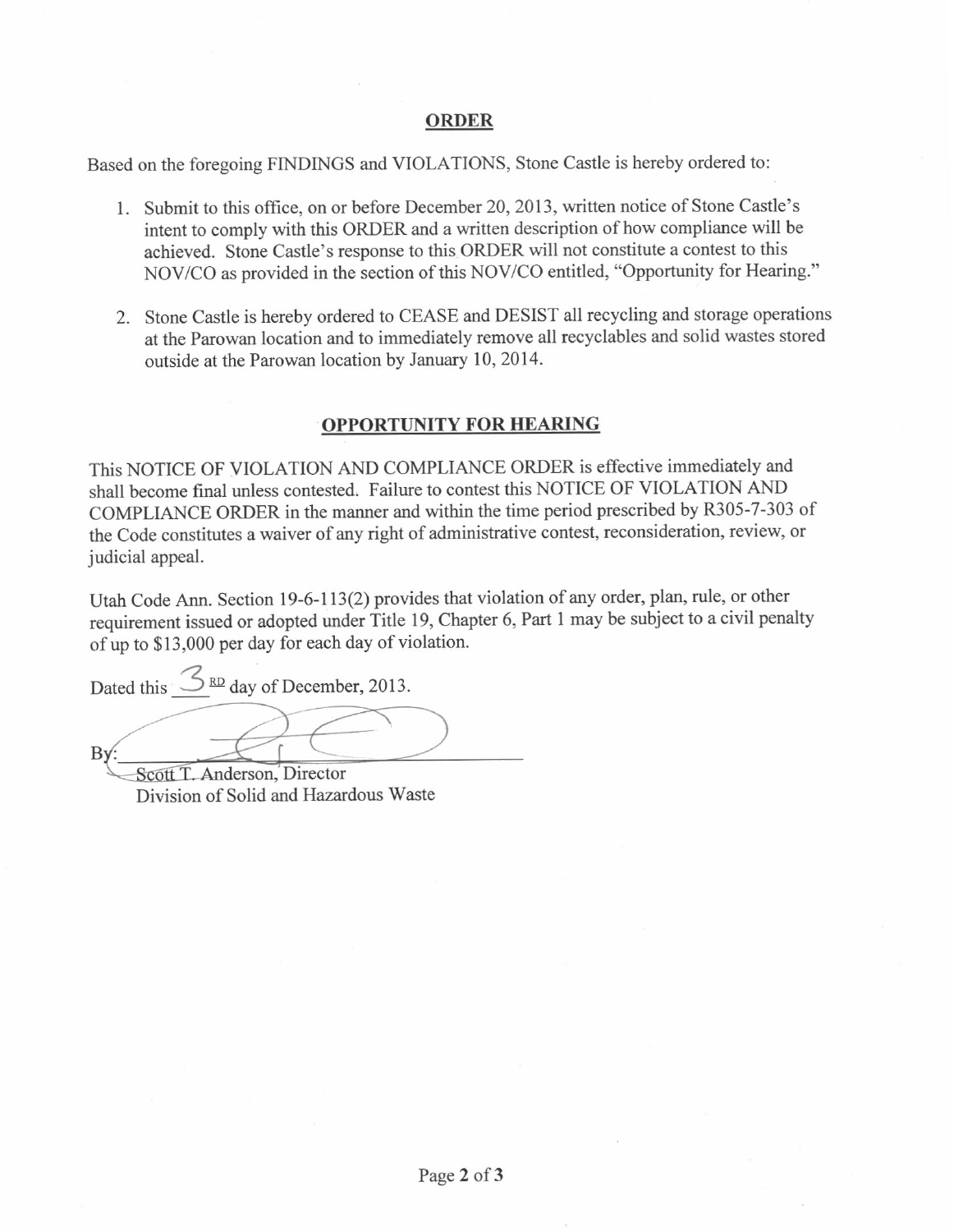# CERTIFICATE OF MAILING

I HEREBY CERTIFY that I mailed a true and correct copy of the foregoing NOTICE OF VIOLATION AND COMPLIANCE ORDER on the 3rd day of December, 2013 by US Certified Mail, Return receipt Requested, to:

Anthony Stoddard, CEO Stone Castle, LLC 2352 West 700 South Syracuse, Utah 84075

Arlene Lovato